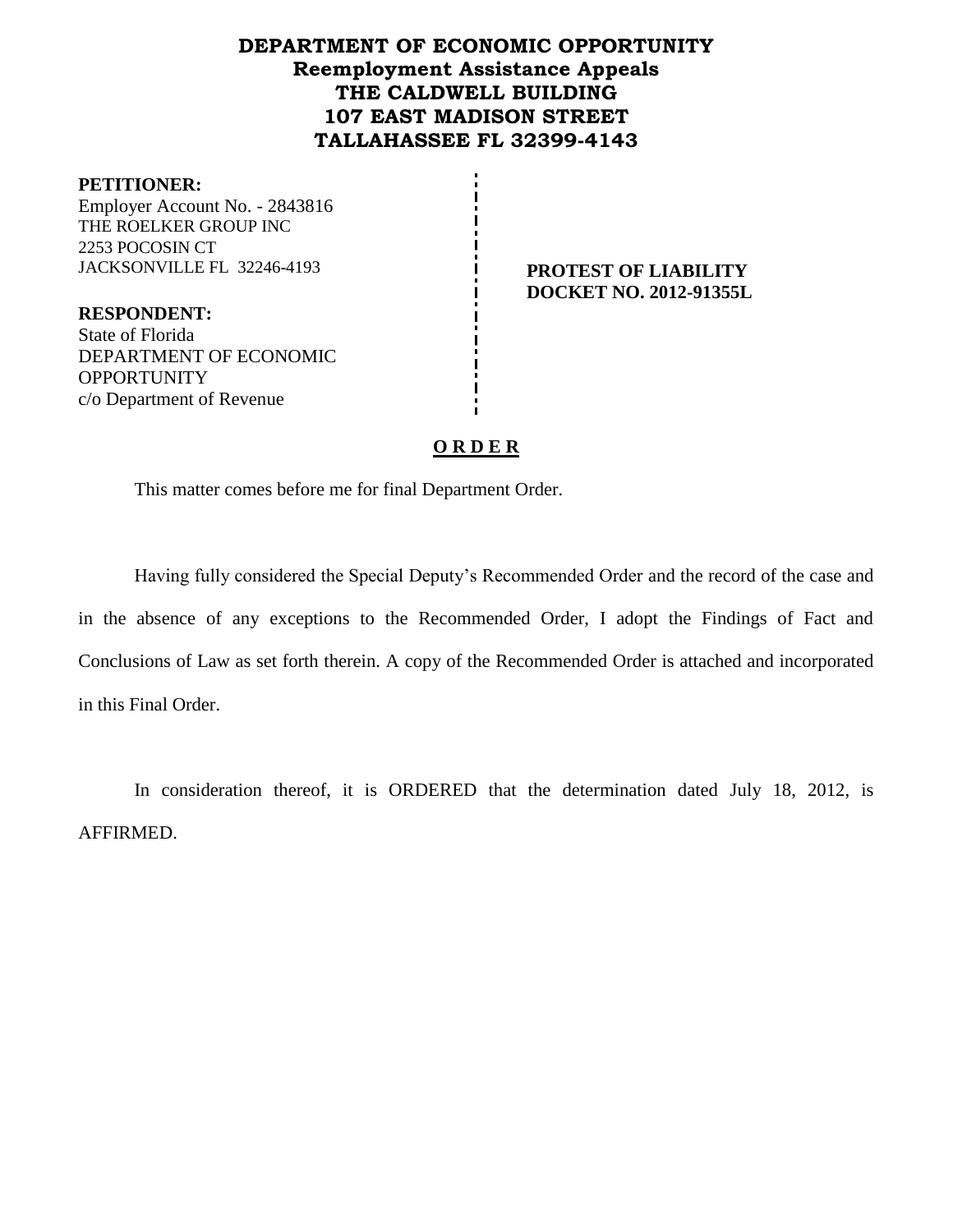#### **JUDICIAL REVIEW**

Any request for judicial review must be initiated within 30 days of the date the Order was filed. Judicial review is commenced by filing one copy of a *Notice of Appeal* with the DEPARTMENT OF ECONOMIC OPPORTUNITY at the address shown at the top of this Order and a second copy, with filing fees prescribed by law, with the appropriate District Court of Appeal. It is the responsibility of the party appealing to the Court to prepare a transcript of the record. If no court reporter was at the hearing, the transcript must be prepared from a copy of the Special Deputy's hearing recording, which may be requested from the Office of Appeals.

Cualquier solicitud para revisión judicial debe ser iniciada dentro de los 30 días a partir de la fecha en que la Orden fue registrada. La revisión judicial se comienza al registrar una copia de un *Aviso de Apelación* con la Agencia para la Innovación de la Fuerza Laboral [*DEPARTMENT OF ECONOMIC OPPORTUNITY]* en la dirección que aparece en la parte superior de este *Orden* y una segunda copia, con los honorarios de registro prescritos por la ley, con el Tribunal Distrital de Apelaciones pertinente. Es la responsabilidad de la parte apelando al tribunal la de preparar una transcripción del registro. Si en la audiencia no se encontraba ningún estenógrafo registrado en los tribunales, la transcripción debe ser preparada de una copia de la grabación de la audiencia del Delegado Especial [*Special Deputy*], la cual puede ser solicitada de la Oficina de Apelaciones.

Nenpòt demann pou yon revizyon jiridik fèt pou l kòmanse lan yon peryòd 30 jou apati de dat ke Lòd la te depoze a. Revizyon jiridik la kòmanse avèk depo yon kopi yon *Avi Dapèl* ki voye bay DEPARTMENT OF ECONOMIC OPPORTUNITY lan nan adrès ki parèt pi wo a, lan tèt *Lòd* sa a e yon dezyèm kopi, avèk frè depo ki preskri pa lalwa, bay Kou Dapèl Distrik apwopriye a. Se responsabilite pati k ap prezante apèl la bay Tribinal la pou l prepare yon kopi dosye a. Si pa te gen yon stenograf lan seyans lan, kopi a fèt pou l prepare apati de kopi anrejistreman seyans lan ke Adjwen Spesyal la te fè a, e ke w ka mande Biwo Dapèl la voye pou ou.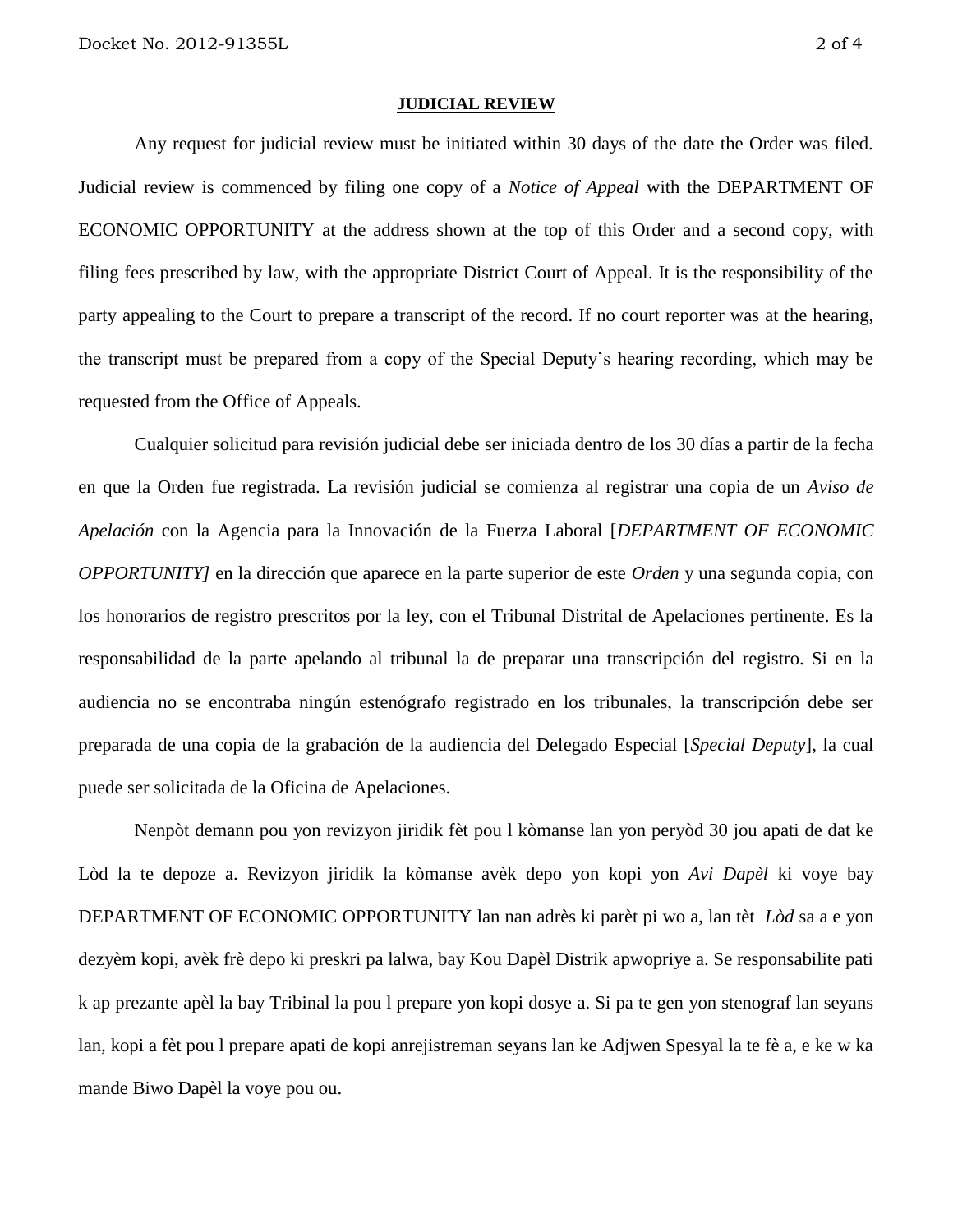DONE and ORDERED at Tallahassee, Florida, this \_\_\_\_\_\_\_ day of January, 2013.



Altemese Smith, Assistant Director, Reemployment Assistance Services DEPARTMENT OF ECONOMIC OPPORTUNITY

FILED ON THIS DATE PURSUANT TO § 120.52, FLORIDA STATUTES, WITH THE DESIGNATED DEPARTMENT CLERK, RECEIPT OF WHICH IS HEREBY ACKNOWLEDGED.

 $\overline{\phantom{a}}$  ,  $\overline{\phantom{a}}$  ,  $\overline{\phantom{a}}$  ,  $\overline{\phantom{a}}$  ,  $\overline{\phantom{a}}$  ,  $\overline{\phantom{a}}$  ,  $\overline{\phantom{a}}$  ,  $\overline{\phantom{a}}$ DEPUTY CLERK DATE

### **CERTIFICATE OF SERVICE**

**I HEREBY CERTIFY that true and correct copies of the foregoing Final Order have been furnished to the persons listed below in the manner described, on the \_\_\_\_\_\_\_ day of January, 2013**.

Shines to 7

SHANEDRA Y. BARNES, Special Deputy Clerk DEPARTMENT OF ECONOMIC **OPPORTUNITY** Reemployment Assistance Appeals 107 EAST MADISON STREET TALLAHASSEE FL 32399-4143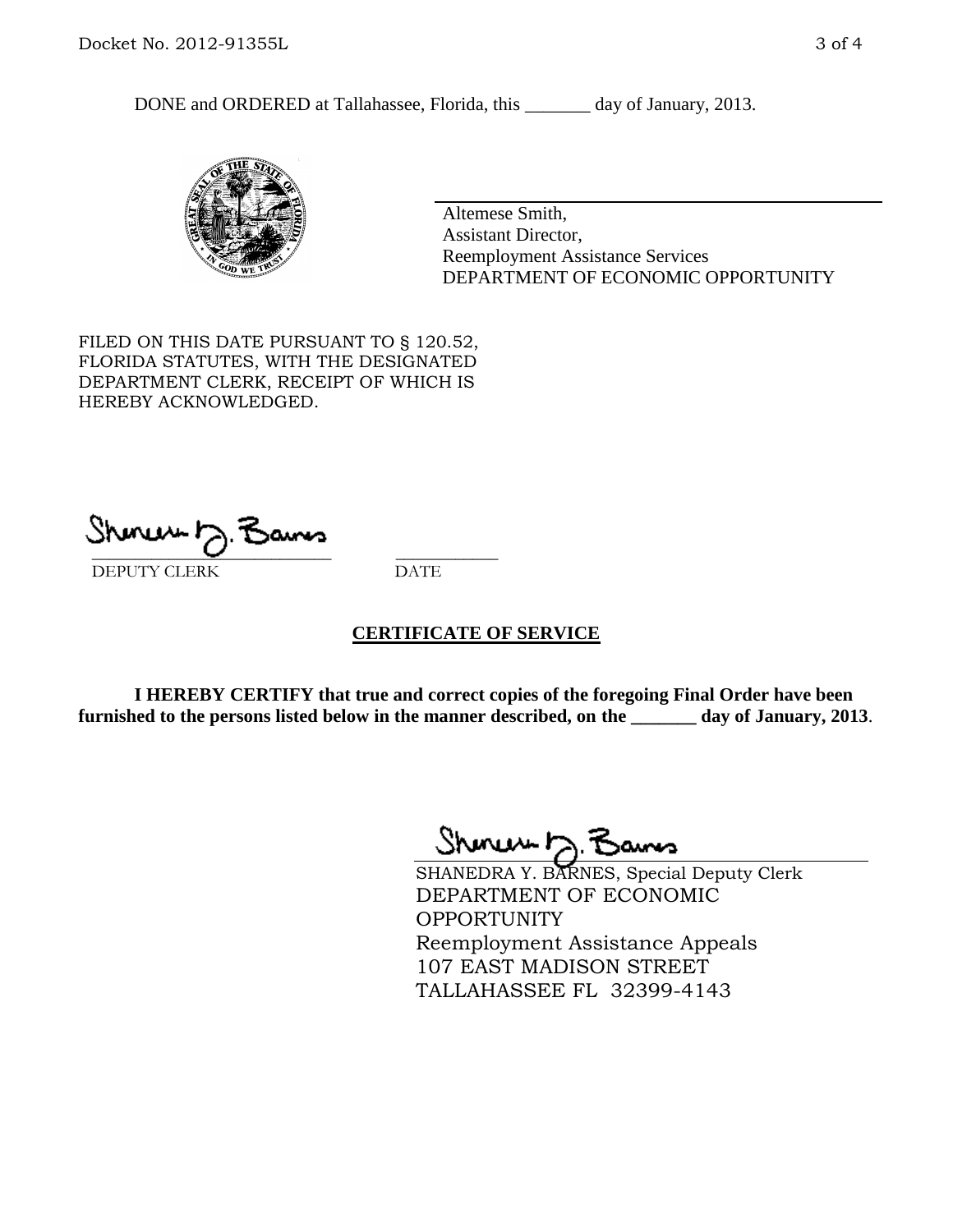Docket No. 2012-91355L 4 of 4

By U.S. Mail:

THE ROELKER GROUP INC 2253 POCOSIN CT JACKSONVILLE FL 32246-4193

DAEL E B YISRAEL 609 VILLAGE CIR UNIT C

DUBLIN GA 31021 DEPARTMENT OF REVENUE ATTN: VANDA RAGANS - CCOC #1-4857 5050 WEST TENNESSEE STREET TALLAHASSEE FL 32399

> FLORIDA DEPARTMENT OF REVENUE ATTN: MYRA TAYLOR P O BOX 6417 TALLAHASSEE FL 32314-6417

State of Florida DEPARTMENT OF ECONOMIC OPPORTUNITY c/o Department of Revenue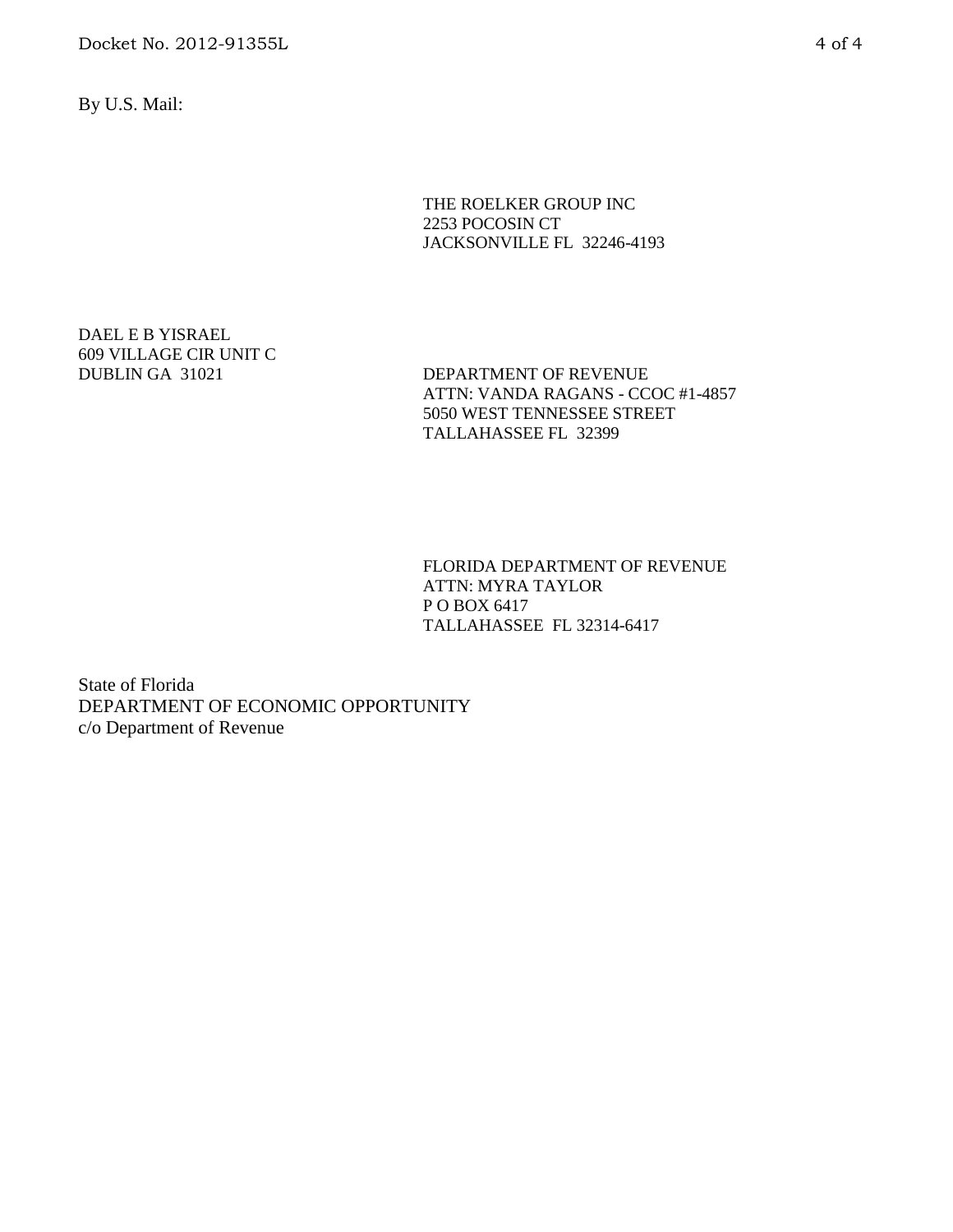### **DEPARTMENT OF ECONOMIC OPPORTUNITY Reemployment Assistance Appeals**

MSC 347 CALDWELL BUILDING 107 EAST MADISON STREET TALLAHASSEE FL 32399-4143

#### **PETITIONER:**

Employer Account No. - 2843816 THE ROELKER GROUP INC 2253 POCOSIN CT JACKSONVILLE FL 32246-4193

> **PROTEST OF LIABILITY DOCKET NO. 2012-91355L**

**RESPONDENT:** State of Florida DEPARTMENT OF ECONOMIC OPPORTUNITY c/o Department of Revenue

# **RECOMMENDED ORDER OF SPECIAL DEPUTY**

TO: Assistant Director, Executive Director, Reemployment Assistance Services DEPARTMENT OF ECONOMIC OPPORTUNITY

This matter comes before the undersigned Special Deputy pursuant to the Petitioner's protest of the Respondent's determination dated July 18, 2012.

After due notice to the parties, a telephone hearing was held on November 15, 2012. The Petitioner, represented by the Petitioner's former president, appeared and testified. The Respondent, represented by a Department of Revenue Tax Specialist II, appeared and testified. The Joined Party appeared and testified.

The record of the case, including the recording of the hearing and any exhibits submitted in evidence, is herewith transmitted. Proposed Findings of Fact and Conclusions of Law were received from the Petitioner. .

### **Issue:**

Whether services performed for the Petitioner by the Joined Party constitute insured employment, and if so, the effective date of liability, pursuant to Section 443.036(19), 443.036(21); 443.1216, Florida Statutes.

### **Findings of Fact:**

- 1. The Petitioner is a corporation which was formed in September 2002 to provide services for another corporation as a subcontractor. The subcontracted duties consisted of removing computers from various businesses and replacing them with new computers. The Petitioner was voluntarily dissolved on June 29, 2012.
- 2. The Petitioner had three acknowledged employees, a supervisor, an assistant to the supervisor, and a clerical employee. The Petitioner registered for payment of unemployment tax to Florida effective the third quarter 2008.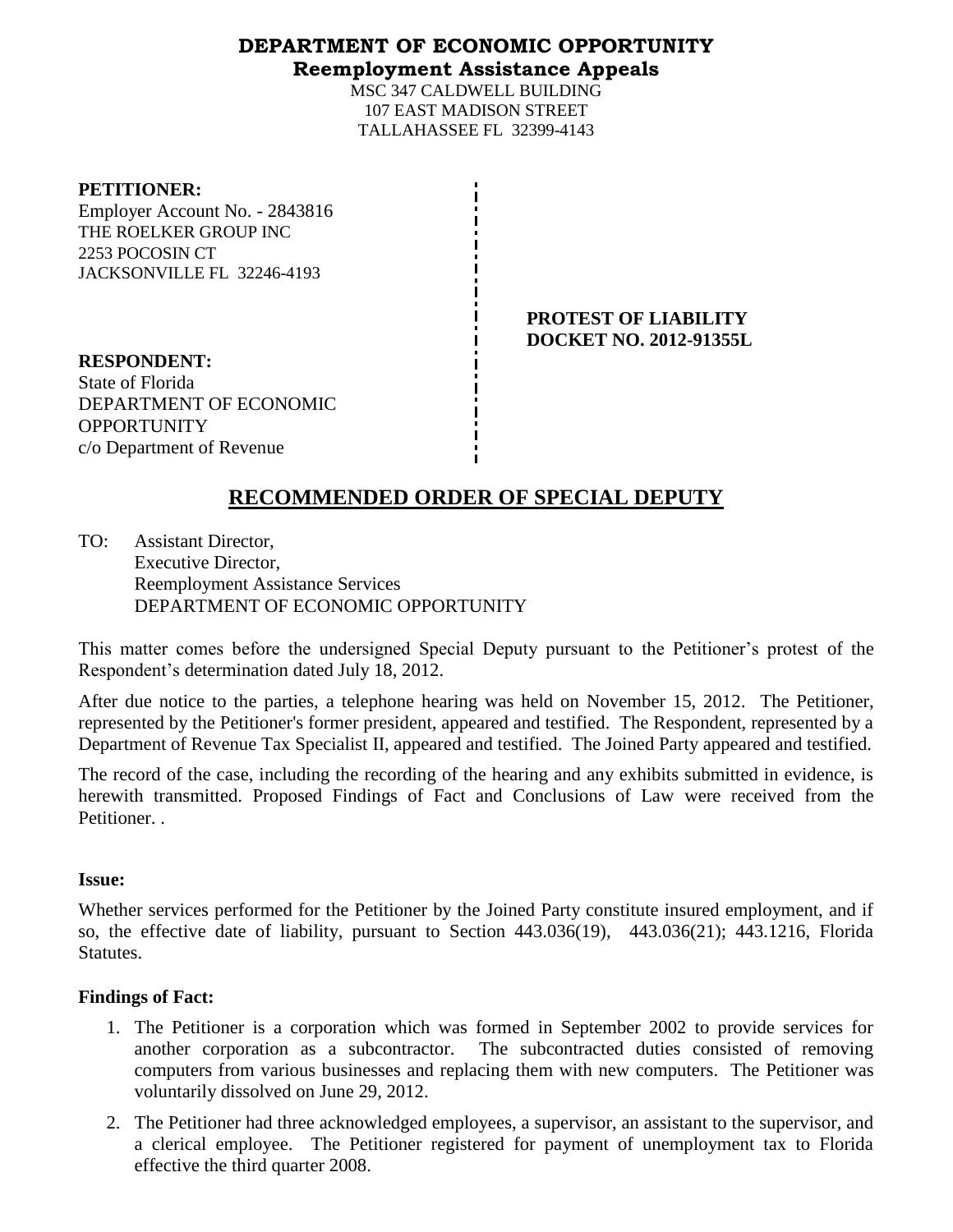- 3. The Joined Party responded to a help wanted advertisement placed on the Internet by the Petitioner and was interviewed by the supervisor who was employed by the Petitioner. The supervisor explained the terms and conditions of the job including that the Petitioner would pay the Joined Party an hourly wage. The Petitioner conducted a background check and required the Joined Party to satisfactorily complete a drug test at the Petitioner's expense.
- 4. The supervisor advised the Joined Party that the Joined Party was hired as a lead technician and provided the Joined Party with a written contract. The Petitioner instructed the Joined Party to report to Ocala, Florida for two weeks of training beginning in early June 2011. During the training the supervisor advised the Joined Party, among other things, that the Joined Party was not allowed to perform services for a competitor while under contract with the Petitioner and that the Joined Party was not allowed to wear sneakers, T-shirts, or shorts while working.
- 5. The Joined Party completed the two weeks of training in Ocala. The Petitioner paid for the hotel room and reimbursed the Joined Party for his automobile mileage. The Petitioner paid the hourly wage to the Joined Party for attending the training. The Petitioner did not withhold any taxes from the pay. Although the Joined Party was paid for his time and his expenses the Petitioner did not make payment until over a month after the Joined Party began performing services.
- 6. The supervisor provided the Joined Party with a weekly work schedule on Sunday of each week. The work schedule stated where the Joined Party was to work and the day and times that he was required to work. If the Joined Party was not able to work each day as scheduled he was required to notify the supervisor.
- 7. As lead technician the Joined Party was required to oversee the work performed by the other technicians hired by the Petitioner. The Joined Party was not allowed to hire and pay others to perform the work for him. However, the supervisor informed the Joined Party that if the Joined Party recommended another worker for the job and that worker was hired by the Petitioner and remained on the job for a specified amount of time, the Petitioner would pay a bonus to the Joined Party. The supervisor also informed the Joined Party that if the Joined Party and the technicians on the team completed the work in fewer hours than scheduled, the Petitioner would pay a bonus to the Joined Party.
- 8. Either party had the right to terminate the agreement at any time without incurring liability for breach of contract. The Petitioner terminated the Joined Party in August 2011 before the job was completed.
- 9. While performing services for the Petitioner the Joined Party did not have an occupational license or business license, did not have business liability insurance, did not have an investment in a business, and did not advertise or offer services to the general public.
- 10. Following the end of 2011 the Petitioner reported the Joined Party's earnings to the Internal Revenue Service on Form 1099-MISC as nonemployee compensation.
- 11. The Joined Party filed a claim for reemployment assistance effective March 25, 2012. When the Joined party did not receive credit for his earnings with the Petitioner a *Request for Reconsideration of Monetary Determination* was filed and an investigation was issued to the Department of Revenue to determine if the Joined Party performed services for the Petitioner as an employee or as an independent contractor.
- 12. On July 18, 2012, the Department of Revenue issued a determination holding that the Joined Party was the Petitioner's employee retroactive to July 1, 2011. The reason the Department of Revenue determined the retroactive date to be July 1, 2011, rather than the date when the Joined Party first performed services, was because no compensation was paid to the Joined Party prior to July 1, 2011. The Petitioner filed a timely protest by mail postmarked August 1, 2012.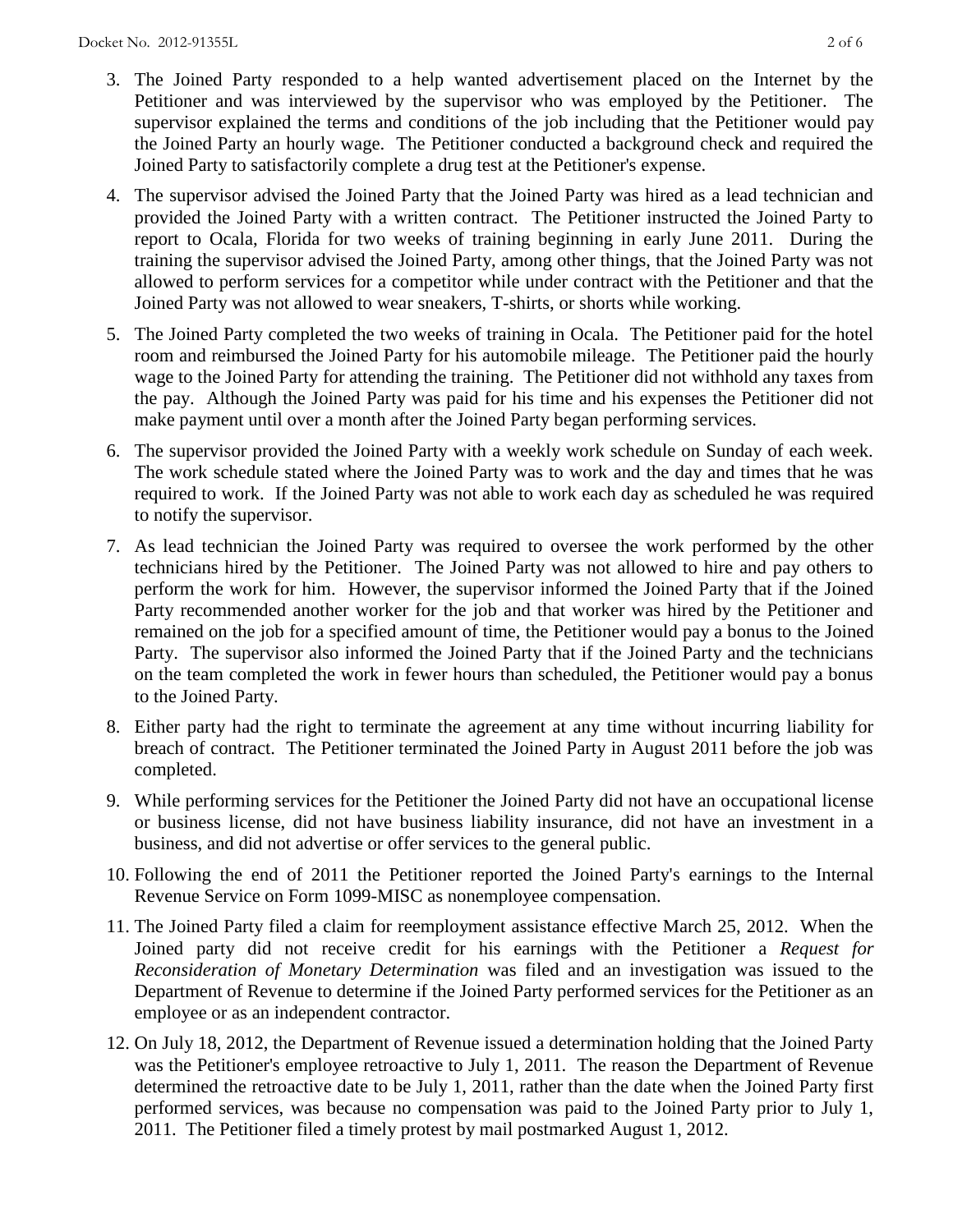### **Conclusions of Law:**

- 13. The issue in this case, whether services performed for the Petitioner by the Joined Party working as a lead technician constitute employment subject to the Florida Reemployment Assistance Program Law, is governed by Chapter 443, Florida Statutes. Section 443.1216(1)(a)2., Florida Statutes, provides that employment subject to the chapter includes service performed by individuals under the usual common law rules applicable in determining an employer-employee relationship.
- 14. The Supreme Court of the United States held that the term "usual common law rules" is to be used in a generic sense to mean the "standards developed by the courts through the years of adjudication." United States v. W.M. Webb, Inc., 397 U.S. 179 (1970).
- 15. The Supreme Court of Florida adopted and approved the tests in 1 Restatement of Law, Agency 2d Section 220 (1958), for use to determine if an employment relationship exists. See Cantor v. Cochran, 184 So.2d 173 (Fla. 1966); Miami Herald Publishing Co. v. Kendall, 88 So.2d 276 (Fla. 1956); Magarian v. Southern Fruit Distributors, 1 So.2d 858 (Fla. 1941); see also Kane Furniture Corp. v. R. Miranda, 506 So.2d 1061 (Fla. 2d DCA 1987). In Brayshaw v. Agency for Workforce Innovation, et al; 58 So.3d 301 (Fla. 1st DCA 2011) the court stated that the statute does not refer to other rules or factors for determining the employment relationship and, therefore, the Department is limited to applying only Florida common law in determining the nature of an employment relationship.
- 16. Restatement of Law is a publication, prepared under the auspices of the American Law Institute, which explains the meaning of the law with regard to various court rulings. The Restatement sets forth a nonexclusive list of factors that are to be considered when judging whether a relationship is an employment relationship or an independent contractor relationship.
- 17. 1 Restatement of Law, Agency 2d Section 220 (1958) provides:
	- (1) A servant is a person employed to perform services for another and who, in the performance of the services, is subject to the other's control or right of control.
	- (2) The following matters of fact, among others, are to be considered:
		- (a) the extent of control which, by the agreement, the business may exercise over the details of the work;
		- (b) whether or not the one employed is engaged in a distinct occupation or business;
		- (c) the kind of occupation, with reference to whether, in the locality, the work is usually done under the direction of the employer or by a specialist without supervision;
		- (d) the skill required in the particular occupation;
		- (e) whether the employer or the worker supplies the instrumentalities, tools, and the place of work for the person doing the work;
		- (f) the length of time for which the person is employed;
		- $(g)$  the method of payment, whether by the time or by the job;
		- (h) whether or not the work is a part of the regular business of the employer;
		- (i) whether or not the parties believe they are creating the relation of master and servant;
		- (j) whether the principal is or is not in business.
- 18. Comments in the Restatement explain that the word "servant" does not exclusively connote manual labor, and the word "employee" has largely replaced "servant" in statutes dealing with various aspects of the working relationship between two parties.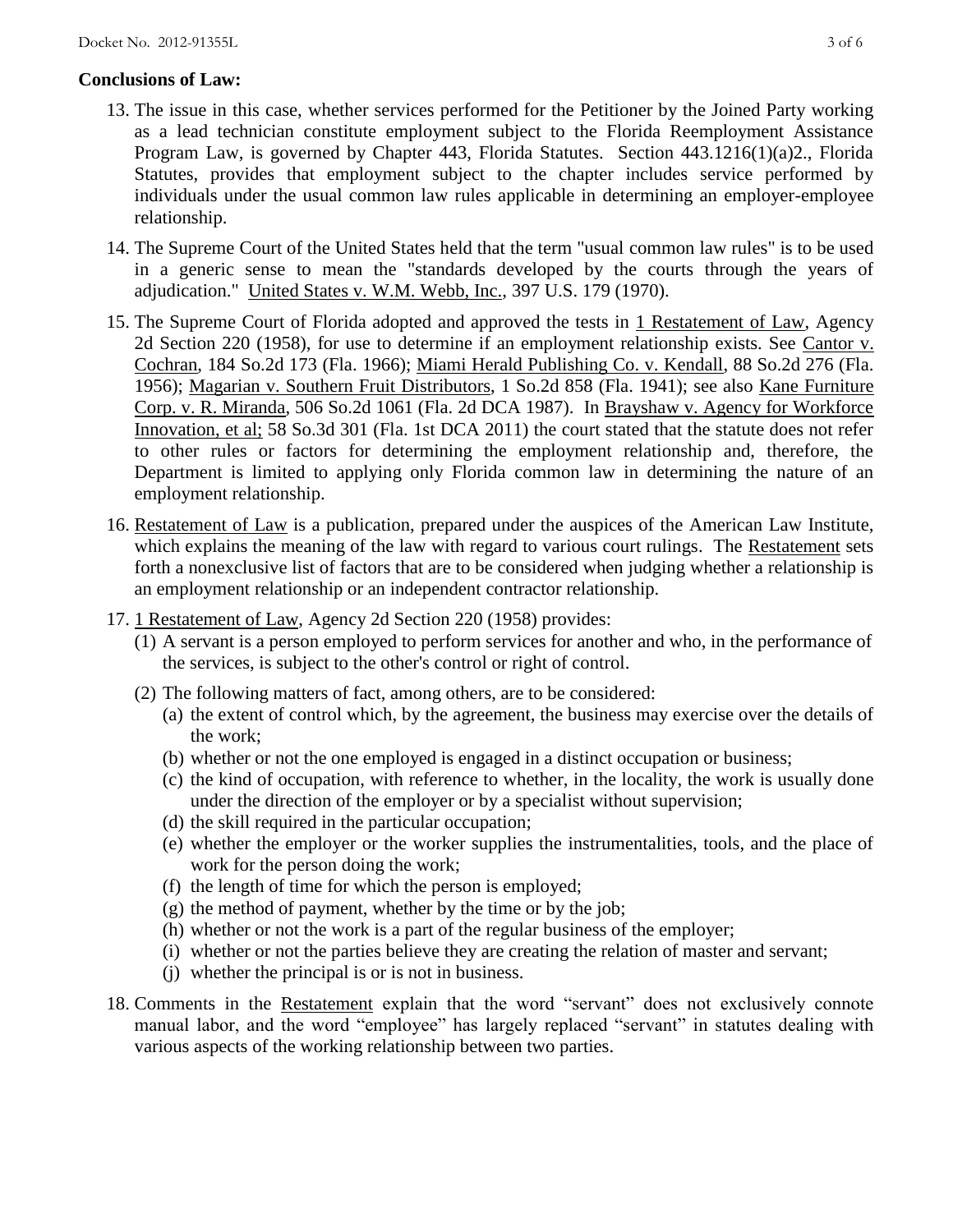- 19. In Department of Health and Rehabilitative Services v. Department of Labor & Employment Security, 472 So.2d 1284 (Fla. 1<sup>st</sup> DCA 1985) the court confirmed that the factors listed in the Restatement are the proper factors to be considered in determining whether an employer-employee relationship exists. However, in citing La Grande v. B&L Services, Inc., 432 So.2d 1364, 1366 (Fla.  $1<sup>st</sup> DCA$  1983), the court acknowledged that the question of whether a person is properly classified an employee or an independent contractor often can not be answered by reference to "hard and fast" rules, but rather must be addressed on a case-by-case basis.
- 20. The testimony reveals that there was a written contract between the parties, however, neither the Petitioner nor the Joined Party provided a copy of the contract as evidence prior to the hearing or at the hearing and neither could recall the terms and conditions set forth in the contract. In Keith v. News & Sun Sentinel Co., 667 So.2d 167 (Fla. 1995) the Court held that in determining the status of a working relationship, the agreement between the parties should be examined if there is one. In providing guidance on how to proceed absent an express agreement the Court stated "In the event that there is no express agreement and the intent of the parties can not be otherwise determined, courts must resort to a fact specific analysis under the Restatement based on the actual practice of the parties."
- 21. The Petitioner was a subcontractor which had contracted to remove old computers and to install new computers. The Petitioner hired the Joined Party to be a lead technician responsible for performing the work which the Petitioner had contracted to perform. The work performed by the Joined Party was not separate and distinct from the Petitioner's business but was an integral and necessary part of the Petitioner's business. The Petitioner reimbursed the Joined Party for travel expenses and it was not shown that the Joined Party had any significant expenses in connection with the work which were not reimbursed by the Petitioner.
- 22. The Joined Party worked under the direction of a supervisor who told the Joined Party what to do, where to do it, and when to do it. The supervisor trained the Joined Party for a period of two weeks before the Joined Party performed services for the Petitioner. Training is a method of control because it specifies how the work must be performed. In the training the Joined Party was told that he could not work for a competitor, that he was required to personally perform the work, and that he was required to adhere to a dress code.
- 23. The Joined Party was paid by time worked rather than by production or by the job. In addition, the Joined Party had the ability to earn a bonus by completing the work in less time than scheduled or by recommending the hiring of other technicians who remained on the job for specified periods of time. Section 443.1217(1), Florida Statutes, provides that the wages subject to the Reemployment Assistance Program Law include all remuneration for employment including commissions, bonuses, back pay awards, and the cash value of all remuneration in any medium other than cash.
- 24. Either party had the right to terminate the agreement at any time without incurring a penalty for breach of contract. In Cantor v. Cochran, 184 So.2d 173 (Fla. 1966), the court in quoting  $1$ Larson, Workmens' Compensation Law, Section 44.35 stated: "The power to fire is the power to control. The absolute right to terminate the relationship without liability is not consistent with the concept of independent contractor, under which the contractor should have the legal right to complete the project contracted for and to treat any attempt to prevent completion as a breach of contract."
- 25. The Petitioner's only witness, the former president of the Petitioner, testified that she was not directly involved in the Petitioner's business and that she had never met or spoken to the Joined Party or any of the other technicians. She testified that all of the Petitioner's files and records have been either lost or destroyed.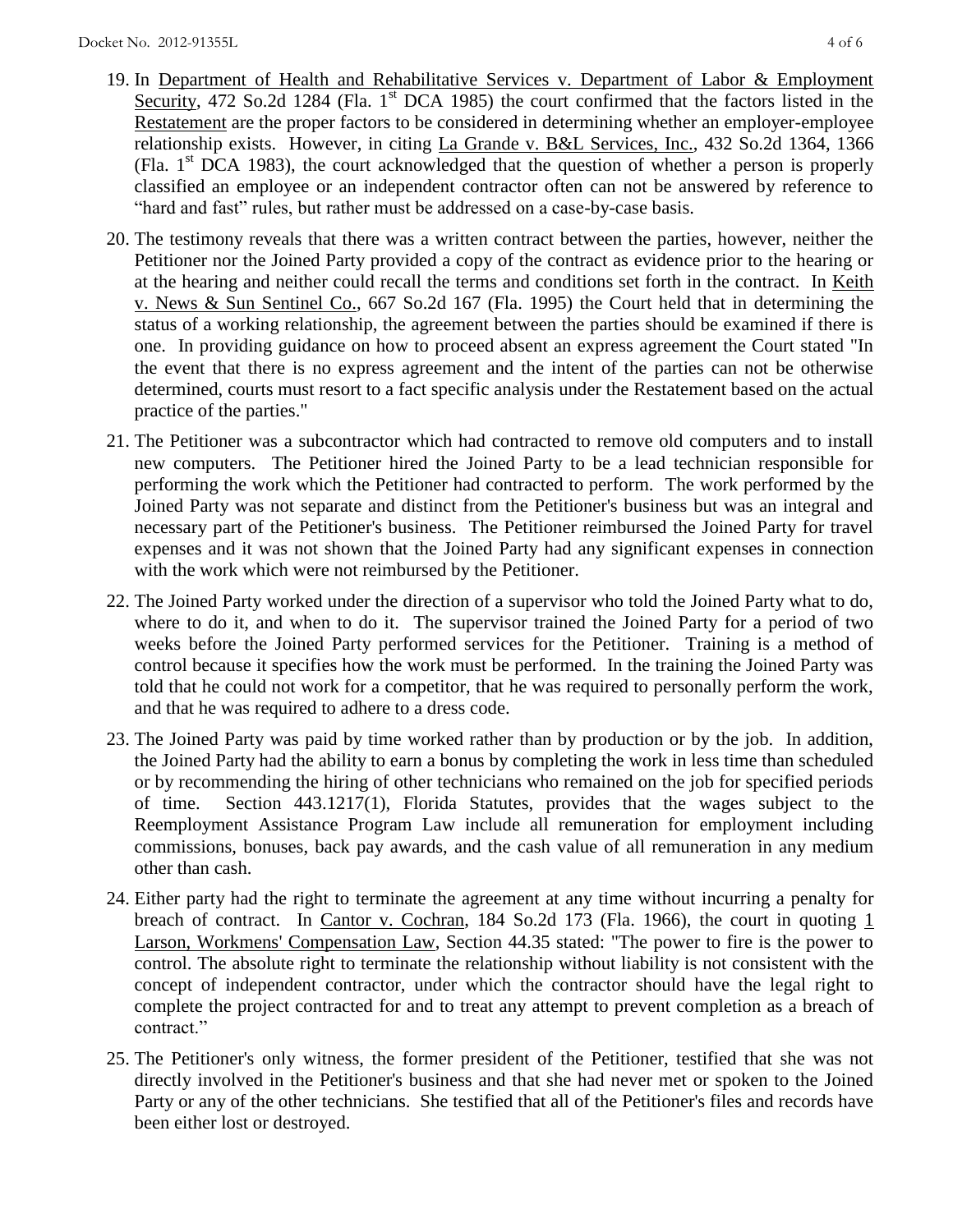- 27. The Petitioner's evidence is not sufficient to establish that the determination of the Department of Revenue is in error.
- 28. On November 29, 2012, the Petitioner submitted proposed findings of fact and conclusions of law containing what appears to be an agreement of hire between the parties. Rule 73B-10.035(10)(a), Florida Administrative Code, provides that the parties will have 15 days from the date of the hearing to submit written proposed findings of fact and conclusions of law with supporting reasons. However, no additional evidence will be accepted after the hearing has been closed. Thus, the additional evidence presented by the Petitioner is rejected and has not been considered in this recommended order.

**Recommendation:** It is recommended that the determination dated July 18, 2012, be AFFIRMED.

Respectfully submitted on December 3, 2012.



R. O. SMITH, Special Deputy Office of Appeals

A party aggrieved by the *Recommended Order* may file written exceptions to the Director at the address shown above within fifteen days of the mailing date of the *Recommended Order*. Any opposing party may file counter exceptions within ten days of the mailing of the original exceptions. A brief in opposition to counter exceptions may be filed within ten days of the mailing of the counter exceptions. Any party initiating such correspondence must send a copy of the correspondence to each party of record and indicate that copies were sent.

Una parte que se vea perjudicada por la *Orden Recomendada* puede registrar excepciones por escrito al Director Designado en la dirección que aparece arriba dentro de quince días a partir de la fecha del envío por correo de la *Orden Recomendada*. Cualquier contraparte puede registrar contra-excepciones dentro de los diez días a partir de la fecha de envió por correo de las excepciones originales. Un sumario en oposición a contra-excepciones puede ser registrado dentro de los diez días a partir de la fecha de envío por correo de las contra-excepciones. Cualquier parte que dé inicio a tal correspondencia debe enviarle una copia de tal correspondencia a cada parte contenida en el registro y señalar que copias fueron remitidas.

Yon pati ke *Lòd Rekòmande* a afekte ka prezante de eksklizyon alekri bay Direktè Adjwen an lan adrès ki parèt anlè a lan yon peryòd kenz jou apati de dat ke *Lòd Rekòmande* a te poste a. Nenpòt pati ki fè opozisyon ka prezante objeksyon a eksklizyon yo lan yon peryòd dis jou apati de lè ke objeksyon a eksklizyon orijinal yo te poste. Yon dosye ki prezante ann opozisyon a objeksyon a eksklizyon yo, ka prezante lan yon peryòd dis jou apati de dat ke objeksyon a eksklizyon yo te poste. Nenpòt pati ki angaje yon korespondans konsa dwe voye yon kopi kourye a bay chak pati ki enplike lan dosye a e endike ke yo te voye kopi yo.

munts.

**DECEMBER SHANEDRA Y. BARNES, Special Deputy Clerk** December 3, 2012

**Date Mailed:**